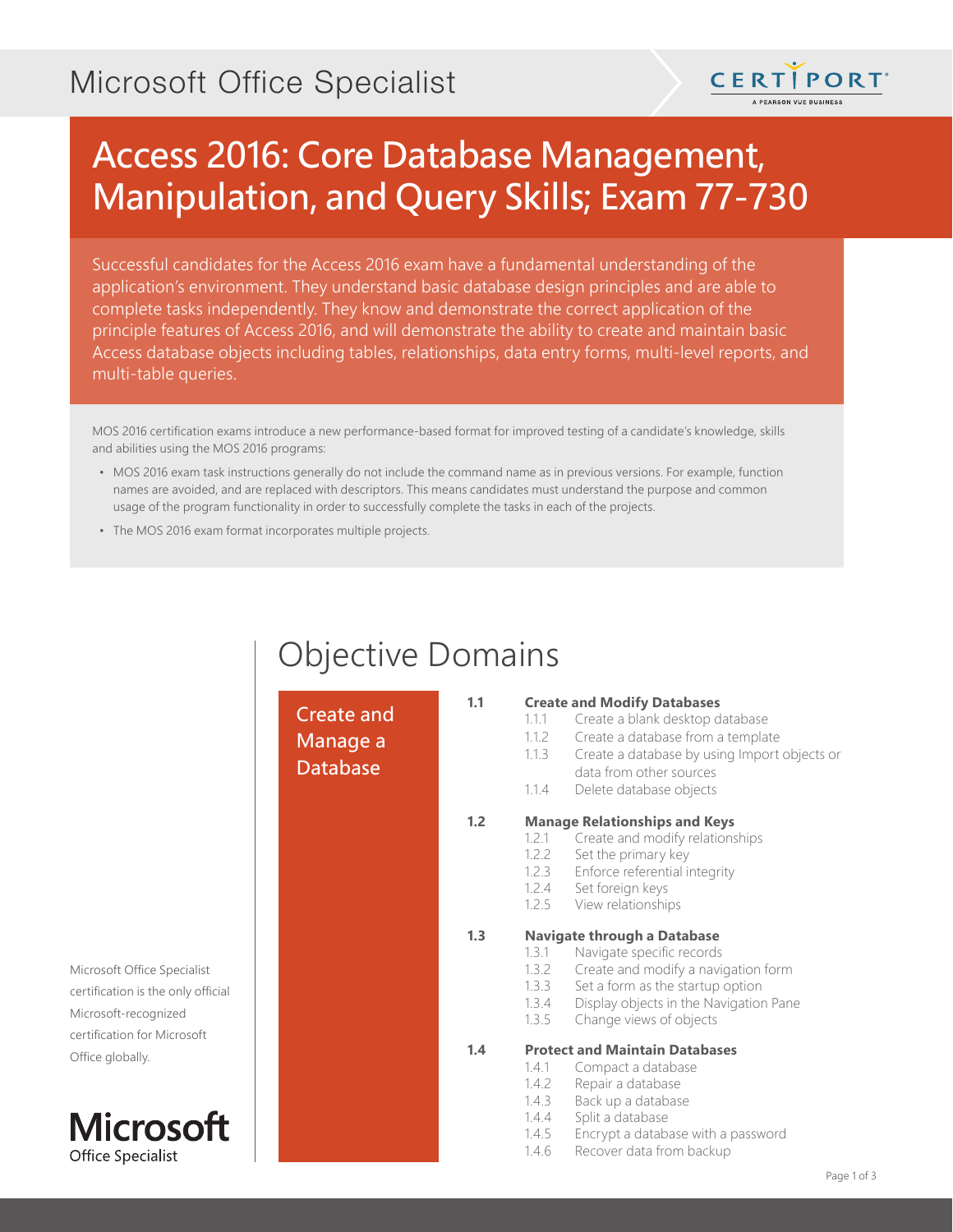# MOS Access 2016

| <b>Create and</b><br>Manage a<br><b>Database</b> | 1.5 | <b>Print and Export Data</b><br>1.5.1<br>Print reports<br>1.5.2<br>Print records<br>1.5.3<br>Save a database as a template<br>1.5.4<br>Export objects to alternative formats                                                                                                                                                                           |
|--------------------------------------------------|-----|--------------------------------------------------------------------------------------------------------------------------------------------------------------------------------------------------------------------------------------------------------------------------------------------------------------------------------------------------------|
| <b>Build Tables</b>                              | 2.1 | <b>Create Tables</b><br>2.1.1<br>Create a table<br>2.1.2<br>Import data into tables<br>2.1.3<br>Create linked tables from external sources<br>2.1.4<br>Import tables from other databases<br>2.1.5<br>Create a table from a template with application parts                                                                                            |
|                                                  | 2.2 | <b>Manage Tables</b><br>2.2.1<br>Hide fields in tables<br>2.2.2 Add total rows<br>2.2.3 Add table descriptions<br>2.2.4 Rename tables                                                                                                                                                                                                                  |
|                                                  | 2.3 | <b>Manage Records in Tables</b><br>2.3.1<br>Update records<br>2.3.2<br>Add records<br>2.3.3<br>Delete records<br>2.3.4<br>Append records from external data<br>2.3.5 Find and replace data<br>Sort records<br>2.3.6<br>2.3.7<br>Filter records                                                                                                         |
|                                                  | 2.4 | <b>Create and Modify Fields</b><br>Add fields to tables<br>2.4.1<br>2.4.2<br>Add validation rules to fields<br>2.4.3<br>Change field captions<br>2.4.4<br>Change field sizes<br>2.4.5<br>Change field data types<br>2.4.6<br>Configure fields to auto-increment<br>2.4.7<br>Set default values<br>2.4.8<br>Using input masks<br>2.4.9<br>Delete fields |
| Create<br>Queries                                | 3.1 | <b>Create a Query</b><br>Run a query<br>3.1.1<br>3.1.2<br>Create a crosstab query<br>3.1.3<br>Create a parameter query<br>3.1.4<br>Create an action query<br>3.1.5<br>Create a multi-table query<br>3.1.6<br>Save a query                                                                                                                              |
|                                                  | 3.2 | <b>Modify a Query</b><br>3.2.1<br>Rename a query<br>3.2.2<br>Add fields<br>3.2.3<br>Remove fields<br>3.2.4<br>Hide fields<br>3.2.5<br>Sort data within queries<br>3.2.6<br>Format fields within queries                                                                                                                                                |